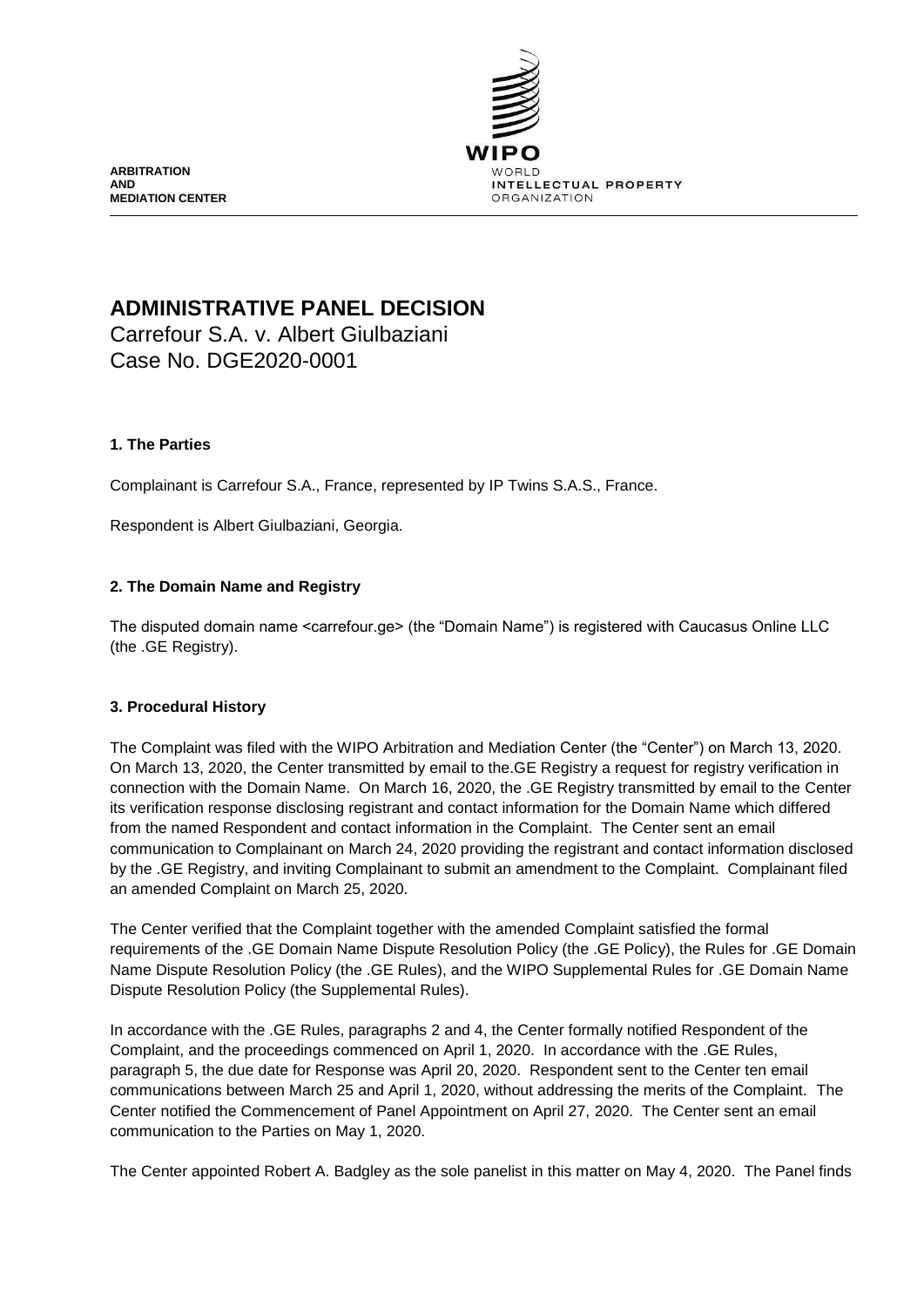#### page 2

that it was properly constituted. The Panel has submitted the Statement of Acceptance and Declaration of Impartiality and Independence, as required by the Center to ensure compliance with the .GE Rules, paragraph 7.

## **4. Factual Background**

Based in France, Complainant has owned and operated hypermarket retail stores since 1968. Today, Complainant operates more than 12,000 CARREFOUR retail stores in 30 countries, including a store in Tbilisi, Georgia in 2015. Complainant's annual turnover in 2018 was EUR 76 billion. Complainant also offers travel, banking, insurance, and ticketing services under its trademark CARREFOUR.

Complainant holds numerous trademark registrations for CARREFOUR in various jurisdictions, including International trademark No. 1010661, registered April 16, 2009, and Georgia trademark 23772, registered June 11, 2013. Various panels in prior cases under the Uniform Domain Name Dispute Resolution Policy (the "UDRP") and the .GE Policy have found the CARREFOUR trademark to be "very well-known". See, *e.g.*, *Carrefour v. Tool Domains*, WIPO Case No. DGE2018-0002 ("the Complainant's Trademark and activities are well known throughout the world").

According to the WhoIs database, the Domain Name was registered on May 27, 2019. At the time the Complaint was filed, the Domain Name resolved to a rudimentary web page which, according to Complainant, displays "an image of a competitor of the Complainant in Georgia". The web page also states "20\$K," which, according to Complainant, is an offer to sell the Domain Name for USD 20,000.

In various email communications to the Center, however, Respondent asserts that he has owned the Domain Name since 2013. Respondent cites to the Wayback Machine ("www.archive.org") for evidence that he owned the Domain Name as far back as 2013. The Panel's review of the Wayback Machine suggests that someone owned the Domain Name between 2013 and 2018, and that the web pages to which the Domain Name resolved during that period were rudimentary or under construction.

#### **5. Parties' Contentions**

#### **A. Complainant**

Complainant contends that it has established all three elements required under the .GE Policy for a transfer of the Domain Name.

#### **B. Respondent**

Respondent did not reply to Complainant's contentions. Rather, in a series of brief emails to the Center, Respondent generally stated that he was willing to "resolve" this dispute, was not well versed in terms of what was required under the .GE Policy, and that he deserved compensation for his alleged (though undocumented) expenses incurred over the years in connection with the Domain Name.

#### **6. Discussion and Findings**

Paragraph 4(a) of the .GE Policy lists the three elements which Complainant must satisfy with respect to the Domain Name:

(i) the Domain Name is identical or confusingly similar to a trademark or service mark in which Complainant has rights; and

(ii) Respondent has no rights or legitimate interests in respect of the Domain Name; and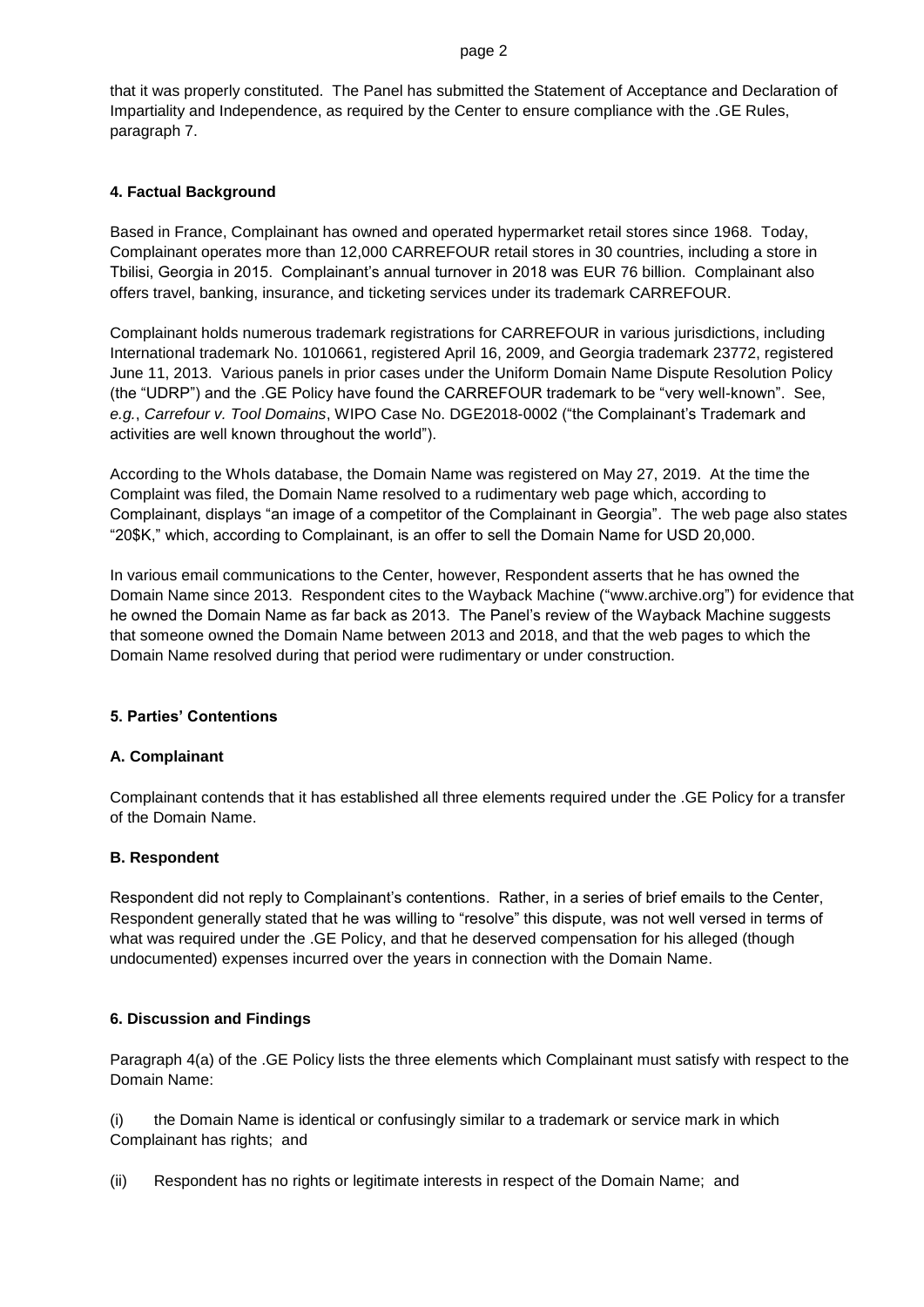#### page 3

(iii) the Domain Name has been registered or is being used in bad faith.

# **A. Identical or Confusingly Similar**

The Panel concludes that Complainant has rights in the trademark CARREFOUR through registration and use demonstrated in the record. The Panel also finds that the Domain Name is identical to Complainant's mark.

Complainant has established .GE Policy paragraph 4(a)(i).

## **B. Rights or Legitimate Interests**

Pursuant to paragraph 4(c) of the .GE Policy, Respondent may establish its rights or legitimate interests in the Domain Name, among other circumstances, by showing any of the following elements:

(i) before any notice to you [Respondent] of the dispute, your use of, or demonstrable preparations to use, the Domain Name or a name corresponding to the Domain Name in connection with a *bona fide* offering of goods or services; or

(ii) you [Respondent] (as an individual, business, or other organization) have been commonly known by the Domain Name, even if you have acquired no trademark or service mark rights; or

(iii) you [Respondent] are making a legitimate noncommercial or fair use of the Domain Name, without intent for commercial gain to misleadingly divert consumers or to tarnish the trademark or service mark at issue.

The Panel concludes that Respondent lacks rights or legitimate interests in connection with the Domain Name. Respondent has not articulated, much less proven, any *bona fide* reason why he registered a Domain Name identical to an internationally renowned trademark, a mark registered in his own country. Given Respondent's failure to articulate a good-faith basis for registering the Domain Name, and given the fame of Complainant's longstanding trademark (which is identical to the Domain Name), carrying the nature of the Domain Name a high risk of implied affiliation with the Complainant, the Panel finds that Respondent has no rights or legitimate interests vis-à-vis the Domain Name.

Complainant has established .GE Policy paragraph 4(a)(ii).

# **C. Registered or Used in Bad Faith**

Paragraph 4(b) of the .GE Policy provides that the following circumstances, "in particular but without limitation", are evidence of the registration and use of the Domain Name in "bad faith":

(i) circumstances indicating that Respondent has registered or has acquired the Domain Name primarily for the purpose of selling, renting, or otherwise transferring the Domain Name registration to Complainant who is the owner of the trademark or service mark or to a competitor of that Complainant, for valuable consideration in excess of its documented out of pocket costs directly related to the Domain Name; or

(ii) that Respondent has registered the Domain Name in order to prevent the owner of the trademark or service mark from reflecting the mark in a corresponding domain name, provided that Respondent has engaged in a pattern of such conduct; or

(iii) that Respondent has registered the Domain Name primarily for the purpose of disrupting the business of a competitor; or

(iv) that by using the Domain Name, Respondent has intentionally attempted to attract, for commercial gain, Internet users to Respondent's website or other online location, by creating a likelihood of confusion